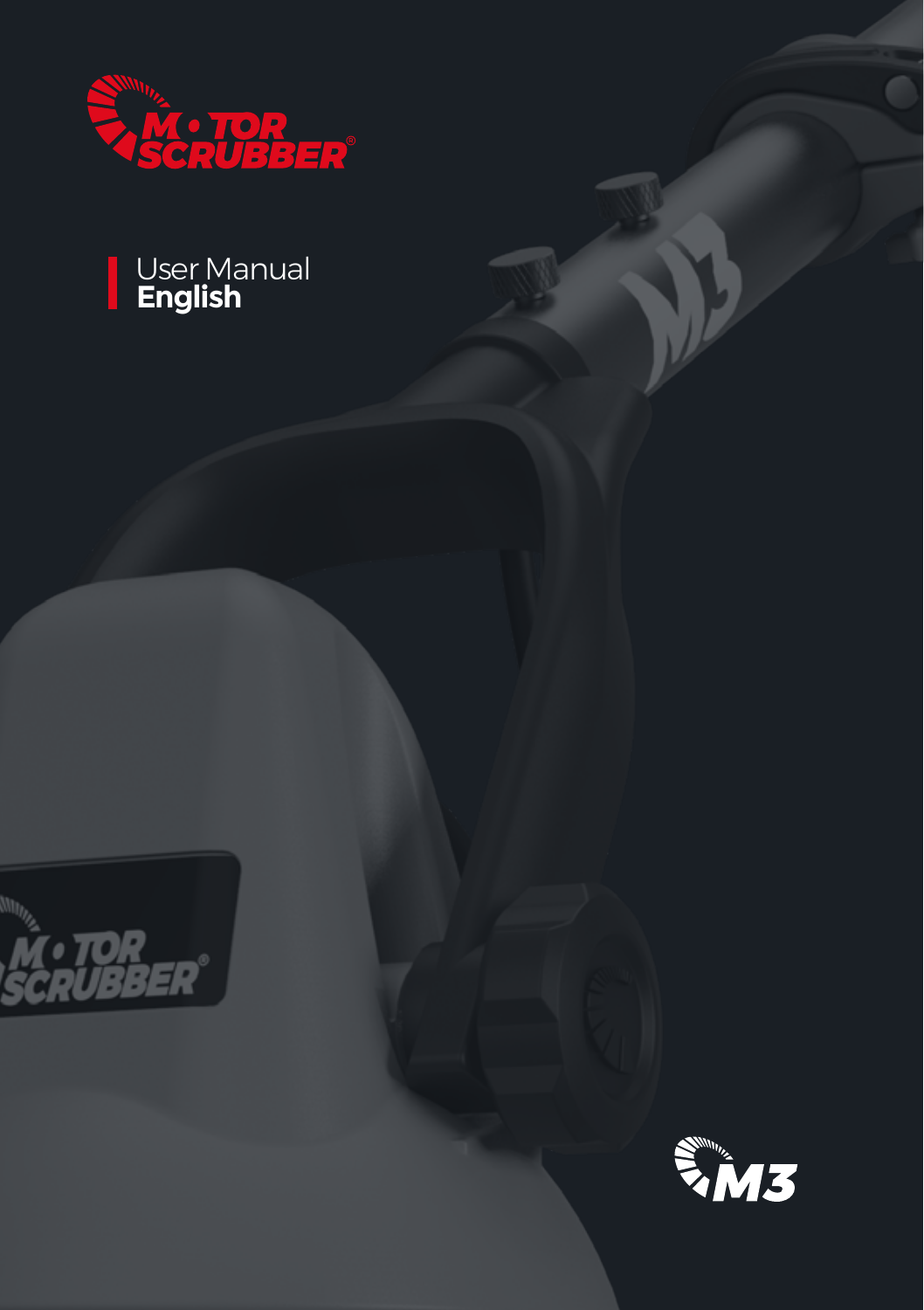### MotorScrubber **Contents**

| Thank You For Purchasing       | 03 |
|--------------------------------|----|
| <b>Application Details</b>     | 04 |
| <b>Know Your Equipment</b>     | 05 |
| <b>Preparing Your Machines</b> |    |
| Important Information          | 06 |
| Electrical Connection          | 06 |
| Battery & Charging Information | 07 |

#### **M3**

| M3                             | 08 |
|--------------------------------|----|
| Cleaning the M3                | 10 |
| Changing a MotorScrubber Brush | 11 |
| Removing Dirty Slurry          | 11 |
| The Handle - Brush Switch      | 12 |
| Handle Position                | 12 |
| Adjusting the Flip Clip        | 12 |
| Underwater Use                 | 13 |

#### **Complete Parts Breakdown 14**

**Certificate of Conformity 16**<br>Warranty **17 Warranty** 

Safety Instructions **18** Troubleshooting **19**



### Thank you for purchasing your **MotorScrubber machine.**

**We hope you enjoy using your MotorScrubber product, please feel free to leave comments and feedback at motorscrubberclean.com/support.**

#### **PLEASE READ ALL INSTRUCTIONS**

**When using electric products, basic safety precautions should always be followed to reduce the risk of electric shock and personal injury, including the following:**

- Consider your work area environment. When using the MotorScrubber be aware of overhead electrical wires.
- **• MotoScrubber is powered by DC current only. Do not attempt to operate MotorScrubber with AC current.**



- Never pull the MotorScrubber by its cord or yank it to disconnect it from the battery.
- Keep the cord away from heat, oil and sharp edges.
- Keep your MotorScrubber clean. (For safer operation, follow instructions for attaching accessories. Keep the upper handle switch area dry, clean and free from oil, grease and water).
- Disconnect the MotorScrubber when not in use and when attaching accessories.
- Inspect for damage before using MotorScrubber.
- When servicing, use only genuine parts and accessories.



**MotorScrubber is a power tool. As with any power tool, always use both hands to ensure safe operation.**

- Ensure you adopt the correct posture when using MotorScrubber. Maintain a straight back.
- Adjust the position of the control handle **(see page 12)** so your arm is straight when holding the handle. Your back should be straight at all times.

**Save these instructions for future reference.**

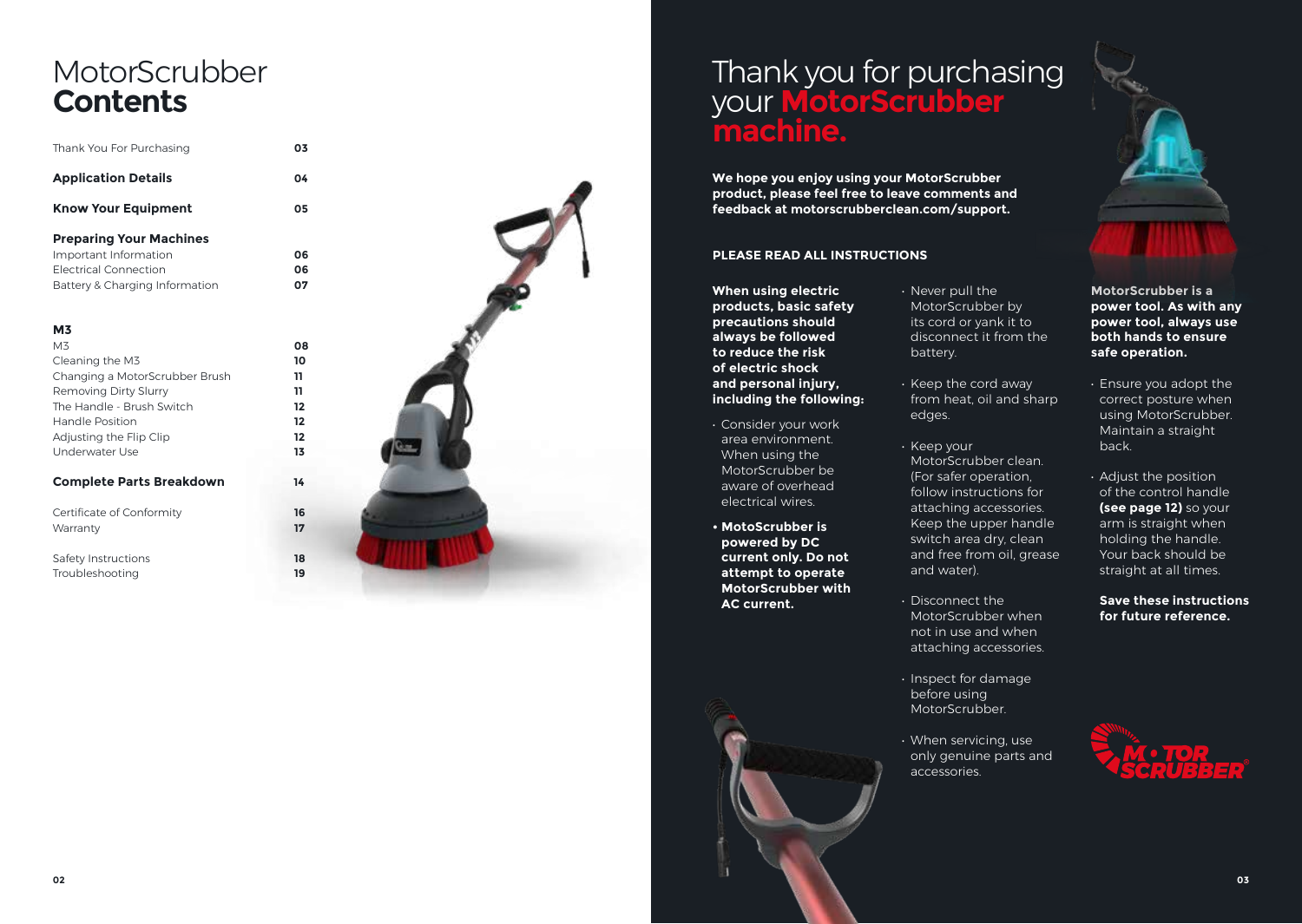#### Application **Details**



**The M3 makes light work of deep cleaning confined and hard to reach places. Achieving outstanding cleaning results on any surface.**



**KITCHEN CLEANING**



**04**





**FLOOR CLEANING**



**STAIR CLEANING** 

#### <u>K</u>now Your **Equipment**

# $\sum_{i=1}^{n} M_{i}$

#### **2 Step Quick Connect**

Simply push together the electrical connector found on both the backpack and M3 to begin cleaning**.**

**BACKPACK:** The backpack should be put over your shoulders like a backpack. There are two adjustable straps, which can be pulled to tighten the shoulder supports to a comfortable user level. Ensure the Velcro belt strap is fastened across your abdomen.

#### **M3**

- **1.** Brush Switch
- **2.** Electric Cable and Connector
- **3.** Flip Clip
- **4.** Locking Knob
- **5.** Rotating Disc Hub
- **6.** Handle Screws
- **7.** Control Handle
- **8.** QR Code

#### **BACKPACK**

**9.** Carry Handle **10.** Electrical Connector **11.** Battery Pack\* **12.** Charger

\*For further information about the Battery & Charging **see page 7**.

11



5

 $\alpha$ 

4

6

Guna.

12

**Charge** 

**RADISCO** 

 $10$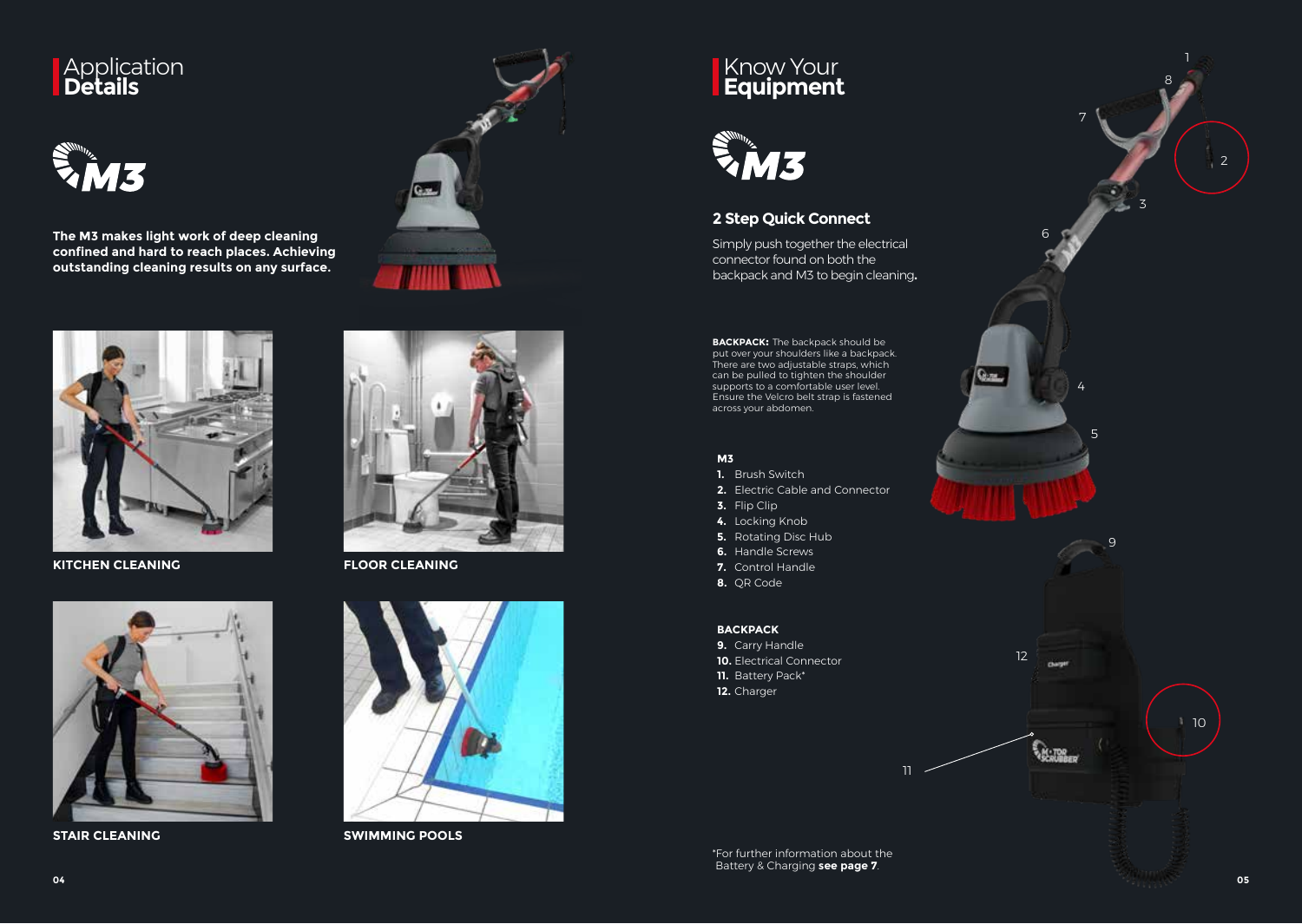### Important **Information**

Before use, the battery coiled cord needs connecting to the battery terminals. It is vitally important to connect the cable with the correct polarity.

If the cable is connected incorrectly it could cause damage / fire when plugged into the charger.

Unzip the battery compartment located on the backpack.



**Connect the red wire from coiled cord to the red positive battery terminal.** 

**Connect the black wire from the coiled cord to the black negative battery terminal.**

#### **Electrical Connection**

**Important: before you connect the power cable, check the brush switch is not on. (see page 12).**

To connect the black SAE connectors align the two connectors and push together until closed.

To release the connection, grip the two connected areas and pull apart.



#### Battery & Charging **Information**

- The battery should be charged before using your MotorScrubber, after each use, and if unused for 4 months.
- When charging the machine the red light will show, when the battery is fully charged the light will show green. A full charge from flat will take approximately 8 hours.
- Connect charger to the coiled cable on the backpack then plug the charger directly into a 120 VAC/60HZ or 240 VAC electrical outlet, or use an adapter or a charger made for the AC source being used.
- (Do not use an extension cord). After charging, disconnect the charger from the AC outlet and **(IMPORTANT)** disconnect the charger from the battery.
- MotorScrubber uses a rechargeable sealed lead-acid battery. Non-spillable.
- Capacity: 12-volt, 7.0 amp-hour.
- Depending upon the average depth of discharge, over a thousand discharge/ charge cycles can be expected. **CHARGING**<br>expected.





**CHARGED**

#### **Additional Battery** Charge **Setup**

When you require long periods of machine usage, it is always advised to have an additional battery on charge so that you can switch over to a fully charged battery

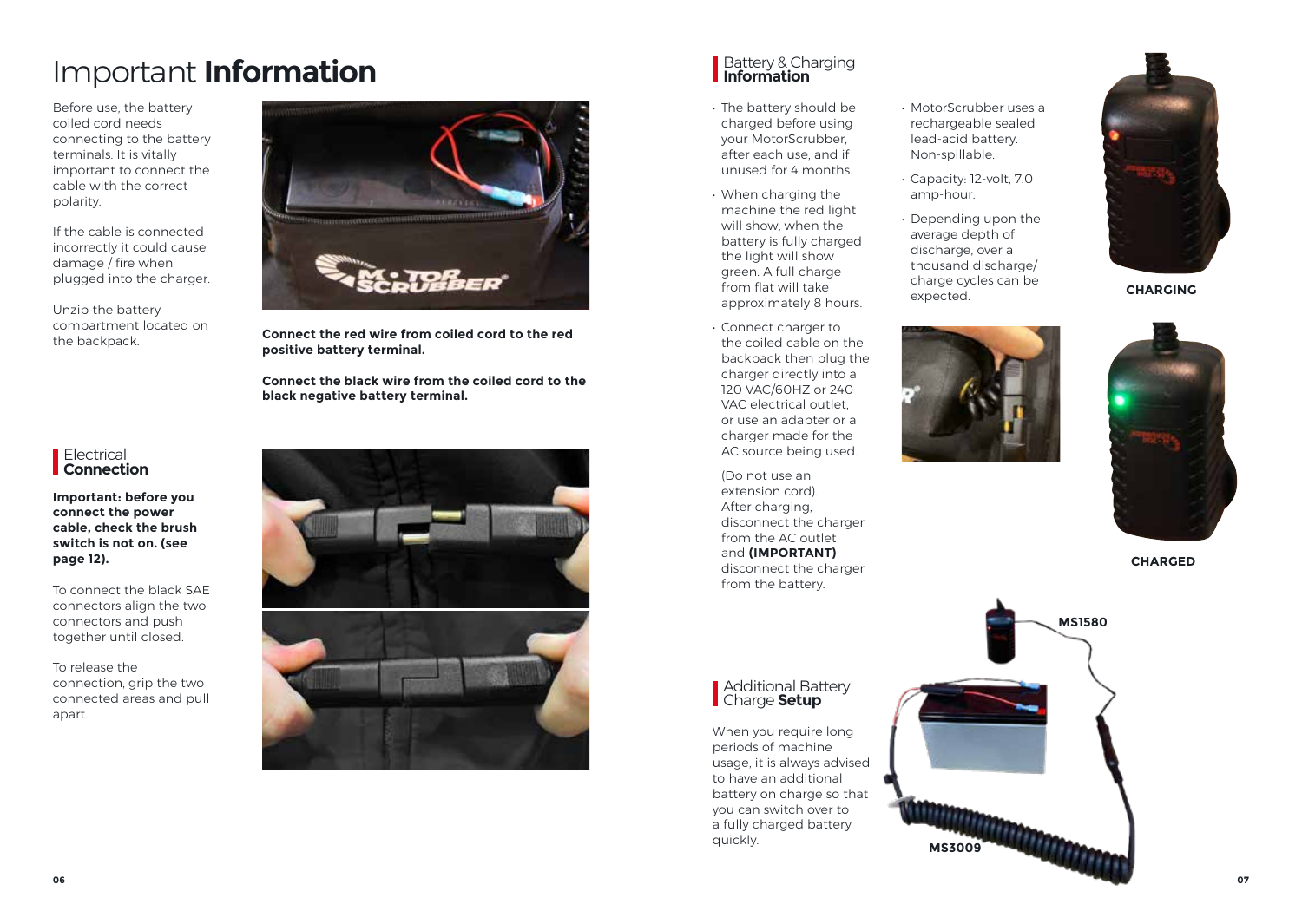



### Powerful, Lightweight & **Battery Operated**

### Say goodbye to **manual scrubbing with M3.**

**The M3 makes light work of deep cleaning confined and hard to reach places. Achieving outstanding cleaning results on any surface.**

- 3x faster scrubbing than manual methods
- 360rpm drastically cuts exhaustive manual labour
- Plug and go!
- Powerful high torque M10 motor delivers 10,000rpm, geared to 360rpm

4 hour runtime gives the freedom to clean anywhere. Fully adjustable, lightweight, padded backpack fits any user.

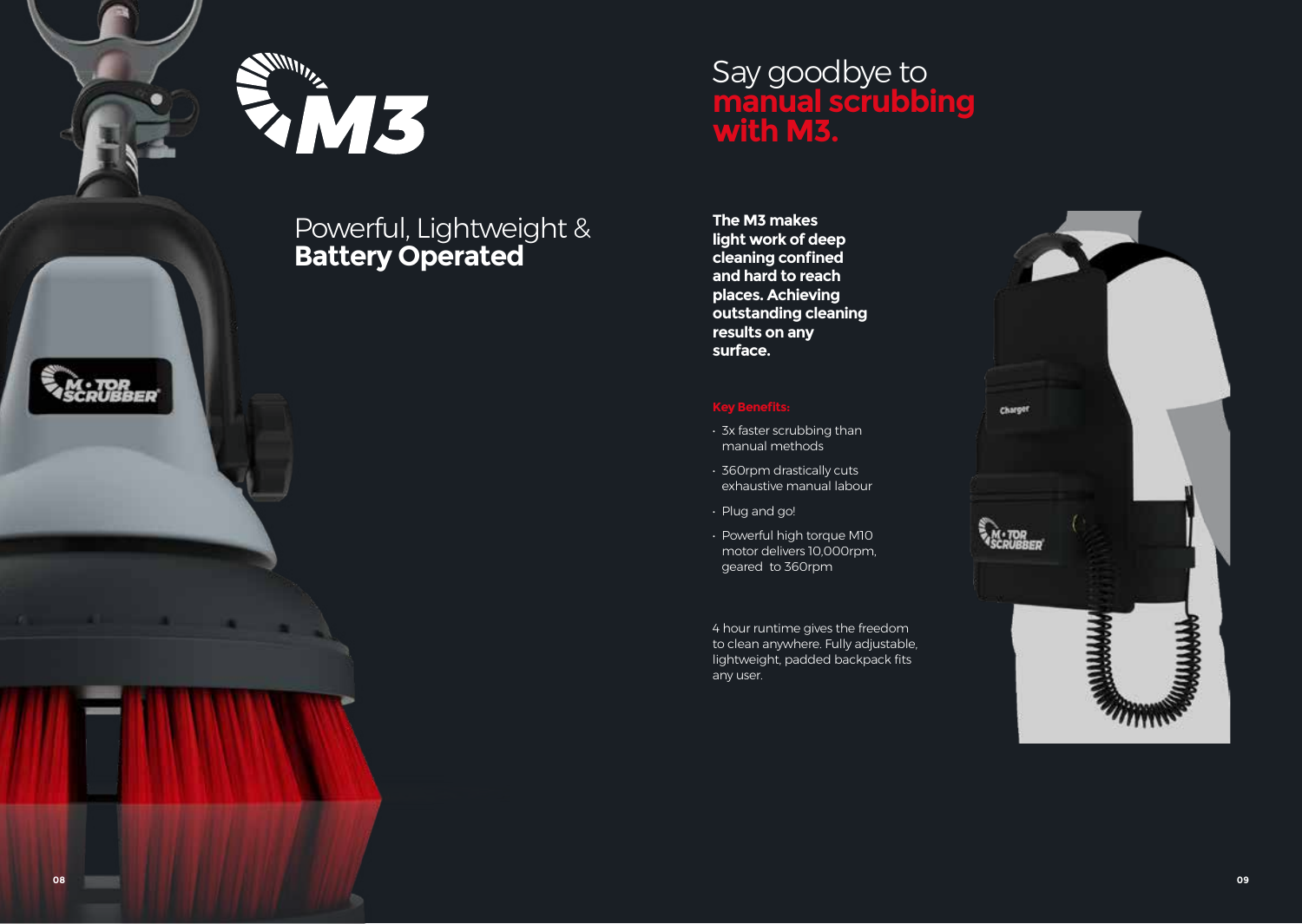### Cleaning With **M3**

- When using MotorScrubber make sure the brush or pad is flat to the floor, this will ensure smooth operation of the machine and an optimal clean.
- Apply soap/cleaning solution to the surface with a sprayer or directly to the scrub disc. You may also mix soap concentrate in a bucket and dip the scrub head into the bucket.
- Scrub with straight, light strokes. You can exert light pressure where needed, let MotorScrubber do the hard work for you.

#### **DO NOT USE MOTORSCRUBBER WITH FLAMMABLE CLEANING FLUIDS**

#### **FUSED PROTECTION**

MotorScrubber is equipped with 15Amp replaceable fuse, to protect against short circuit. This fuse can be found inside the battery compartment.

### Changing A **Motorscrubber**

1. Turn the MotorScrubber upside down and support the handle with the inside of your foot.

**Brush**

2. Line-up the tabs on the disc with the hub on the MotorScrubber.

**Removing Dirty Slurry**

There are many ways to remove dirty slurry after cleaning, the most effective ways are:

1. MotorScrubber can be equipped with a suction head, which can be connected to a wet vac for instant slurry pickup.

- 3. Hold the hub firmly to prevent rotation. Press down while turning the disc clockwise until it locks in place.
- 4. To remove, press down on the disc and turn it counter clockwise holding hub until tabs are free. Then lift off the disc.



- 2. **Squeegee**  Many hard floor areas have a drain in the floor. Dry and remove the slurry with your BLADE floor squeegee into the drain.
- 3. Attach BLADE A-Fibre and dry.







**A-Fibre**

• Absorbs 500ml/0.13gal of liquid. • Absorb Spills & Dry Floors.



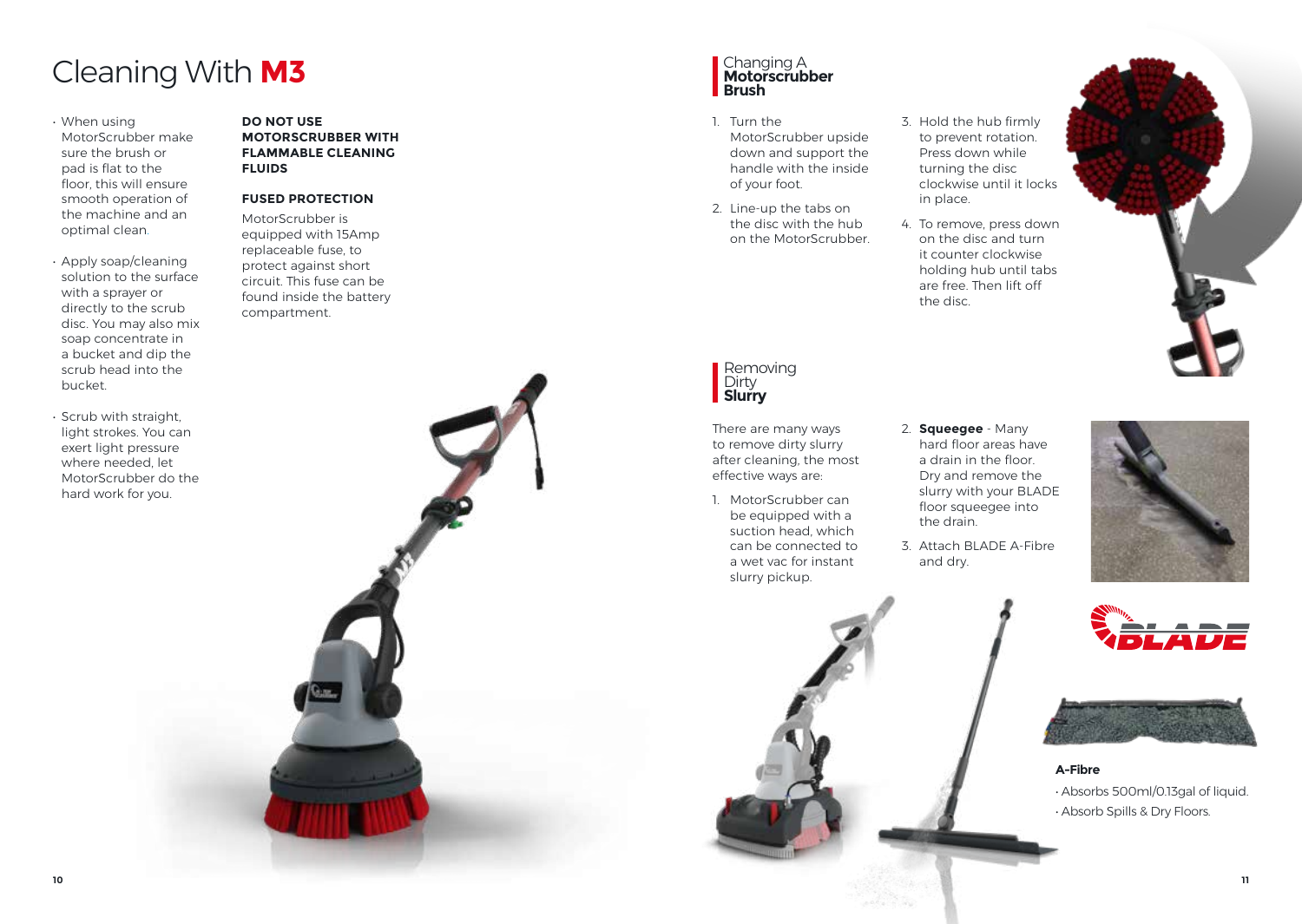

#### **BRUSH SWITCH**

The red switch operates the brush. This is a latching switch, depress the switch until you hear a click and let go, the motor will run continuously.

Press again and this will stop the brush. It is important that this button is not depressed before you connect the electrics.



#### Changing The Control **Handle Position**

- 1. Turn the MotorScrubber over so the back of the handle is facing you.
- 2. Using a Phillips screwdriver, remove the two screws and take off the handle base.
- 3. Move the handle to your desired position, replace the handle base and screws.



#### **Adjusting The Flip Clip**

Release the black clip by pushing up the release catch. **(1)** Adjust the pole to your desired length, then push the black clip back into position. Do not extend further than the red stop line printed on the handle.

If the telescopic pole is slipping while in use, you will need to ensure the clip is tightened appropriately. To do this, locate the green adjustment screw **(2)**  and ensure the black clip is in an open position.

Being careful not to over tighten, turn the screw clockwise **(3)** until you can comfortably push the black clip back into its lock position. If the black clip is too difficult to push back, turn the green screw anti-clockwise until it is easy to push back into position. For an instructional video please visit: www. motorscrubberclean. com/support



#### Underwater **Use**

- Because its motor head can be fully-immersed in water, the MotorScrubber is ideal for many underwater cleaning tasks. One of the more popular uses of the MotorScrubber is cleaning the "scum line" above the water level in swimming pools, spas, boats, etc.
- Immersing the head for long periods of time could effect its waterproofing seals, due to the effects of prolonged heating, cooling and chlorine. The seals could contract and allow water to make direct contact with the motor, which would cause a motor failure. Guidelines need to be followed to avoid this.
- If the unit is used underwater on a regular basis, an internal inspection of the head is also required each month by a competent technician, this is to check for water ingress.

#### **WE RECOMMEND NOT USING THE MOTORSCRUBBER FULLY SUBMERGED IN WATER FOR MORE THAN 2 MINUTES CONTINUOUSLY. MOTORSCRUBBER SHOULD THEN BE REMOVED AND ALLOWED TO COOL FOR 5 MINUTES.**

- Waterline cleaning, where MotorScrubber is half in and half out of the water there is no limitations.
- Regular underwater usage will reduce the lifetime of the head unit. MSGREY12V complete motor head can be purchased and replaced when required. 1 year is the suggested life of regular underwater use.



#### **Fully submerged**

Use for 2 minutes then take out to cool for 5 minutes.

> Submerge up to 25cm away from the switches.

#### **Scum line cleaning**

There are no limitations, you can clean continuous using this method.

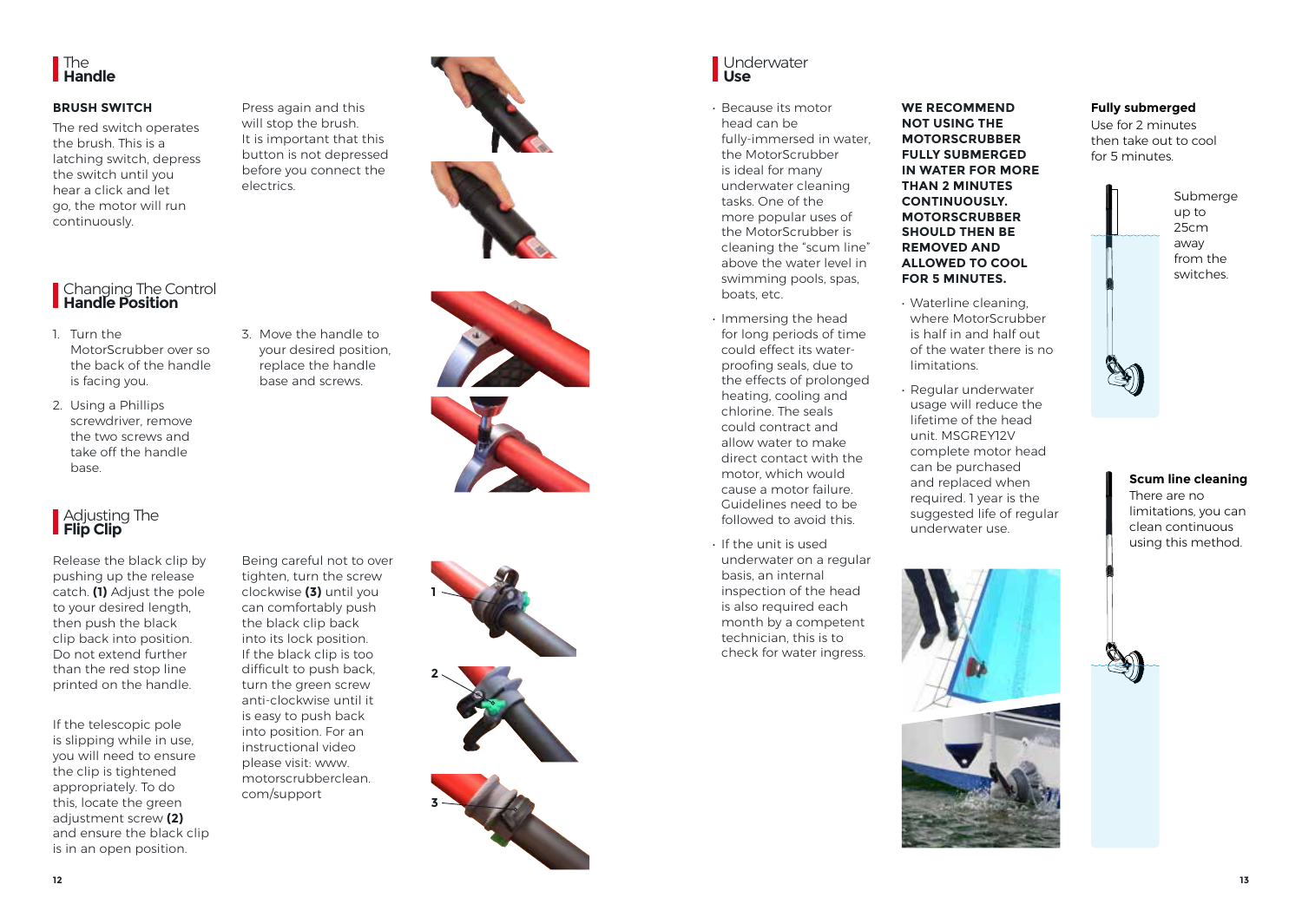## **M3 Complete**<br>**Parts Breakdown**



13

12

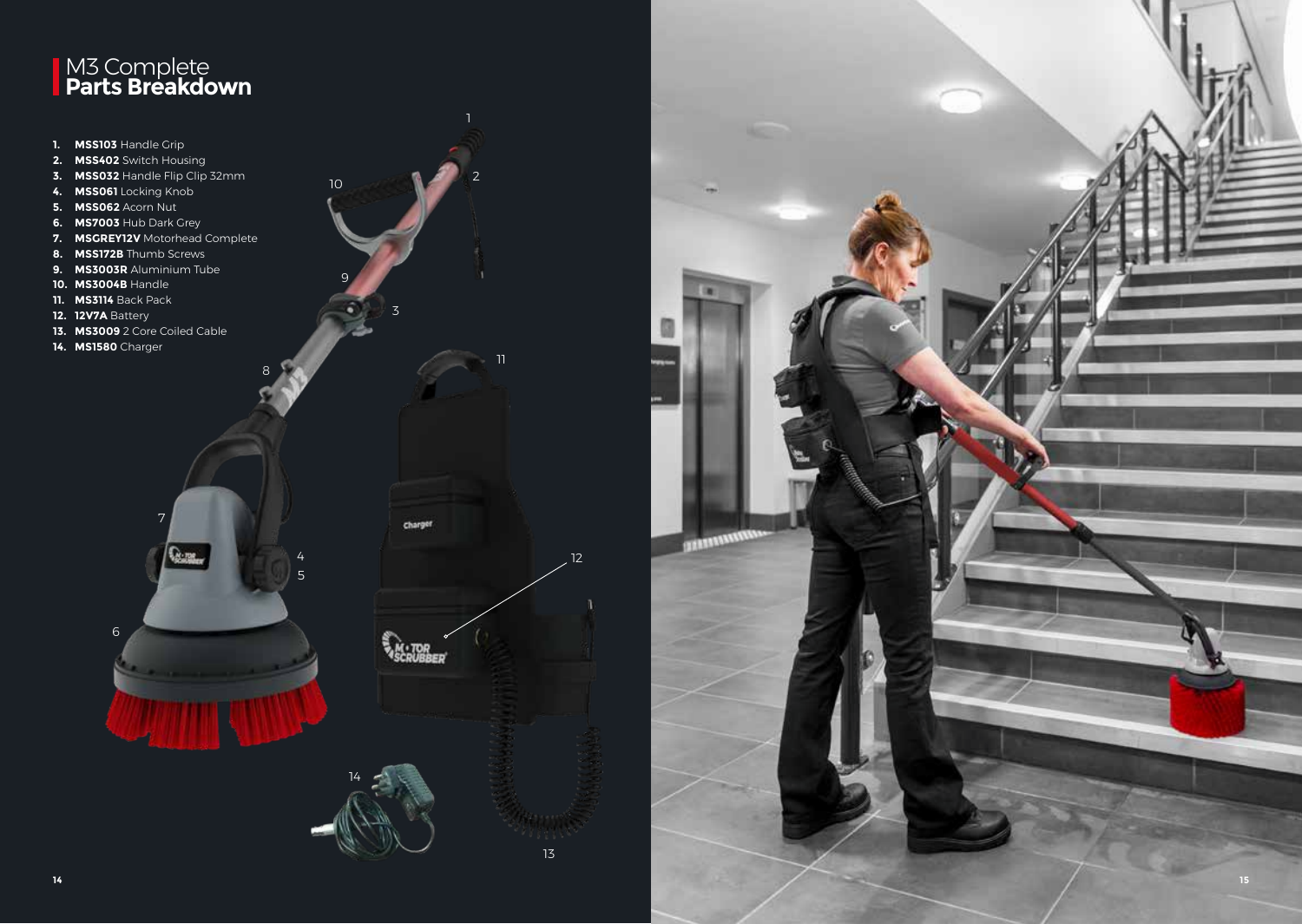

#### **Certificate of Conformity**

**DEGELMANIE** 

The following products have been tested by us with the listed standards and are found in compliance with the council EMC Directive 2014/30/EU. It is demonstrative for the compliance with this EMC Directive.

Applicant: MOTORSCRUBBER Limited

Address: 8 Orgreave road, Sheffield \$13 9LO Great Britain

Product: Motorscrubber Battery operated Cleaning Machines

Model No: MS2000S, MS2000M, MS2000L, MSJET, MSPROWASH, MSFORCE, MSSTORM

Rated Input: AC 100 - 240Volt-, 50/60Hz, 0.6Amp

Rated Output: DC 12 Volt. 7Ah

Test Standards: EN55014-1

Yours Sincerely.

Imre Killi CEO

#### **INNOVATORS IN COMPACT CLEANING**

UK & WORLDWIDE HELP DESK (GMT) 8 Orgeone Road, Handworth, Sheffield, SIS 910. 0044 (0)14 476 8710 : orden@mntsnicrubberclean.com

USA HELP DESK (CENTRAL TIME) 430 536 3307 - uitsomendemotorscrubbencham.com

motorscrubberclean.com

Company Reg. 1227/14 VAT No. 518 TAO 39

### Your **Warranty**

We at MotorScrubber UK work hard to build the highest quality cleaning tools, we strive for perfection!

As the market leader in compact scrubbing machines, we select the highest grade components and continuously develop our machines, based on the valuable feedback from our customers.

Our aim is to build the world's most powerful, compact cleaning tool, which you can use all day every day without failure. We want you to be 100% satisfied with your MotorScrubber, in the rare event a fault should occur, we are here to help and ensure your machine is back up and running as soon as possible.

So that we can cover your warranty fully, please follow our terms.

Every MotorScrubber is thoroughly inspected and tested before leaving the factory. It is warranted to be free from defects in workmanship and materials, for the period of one year from the date of original purchase.

**LIMITED ONE-YEAR WARRANTY MotorScrubber M3 12-VOLT DC TOOL** 

We sell our machines through a network of approved distributors able to support you with aftercare.

9 out of 10 faults can be fixed over the phone or by watching our support videos. Please chek here: **www.**

#### **motorscrubberclean. com/how-to-videos**

Should any problem covered by this warranty develop during the one-year period, follow the instructions in this booklet and return the unit, carefully packaged with freight prepaid to your original supplier.

Your supplier will inspect the item and liaise with us directly. If inspection shows the problem was caused by a defect in workmanship or materials, your supplier will repair (or at our joint option, replace) the unit without charge, return freight prepaid.

#### **PLEASE DON'T VOID YOUR WARRANTY BY:**

- 1. Making alterations to the product.
- 2. Repairing or attempting to make repairs by anyone other than an authorised MotorScrubber agent.
- 3. Mistreating, misusing or improperly maintaining or operating the product.

**\*Terms and conditions may vary depending on your country, please contact your local supplier for exact terms.**

Register your warranty at: **motorscrubberclean.com/warranty**



**16 17**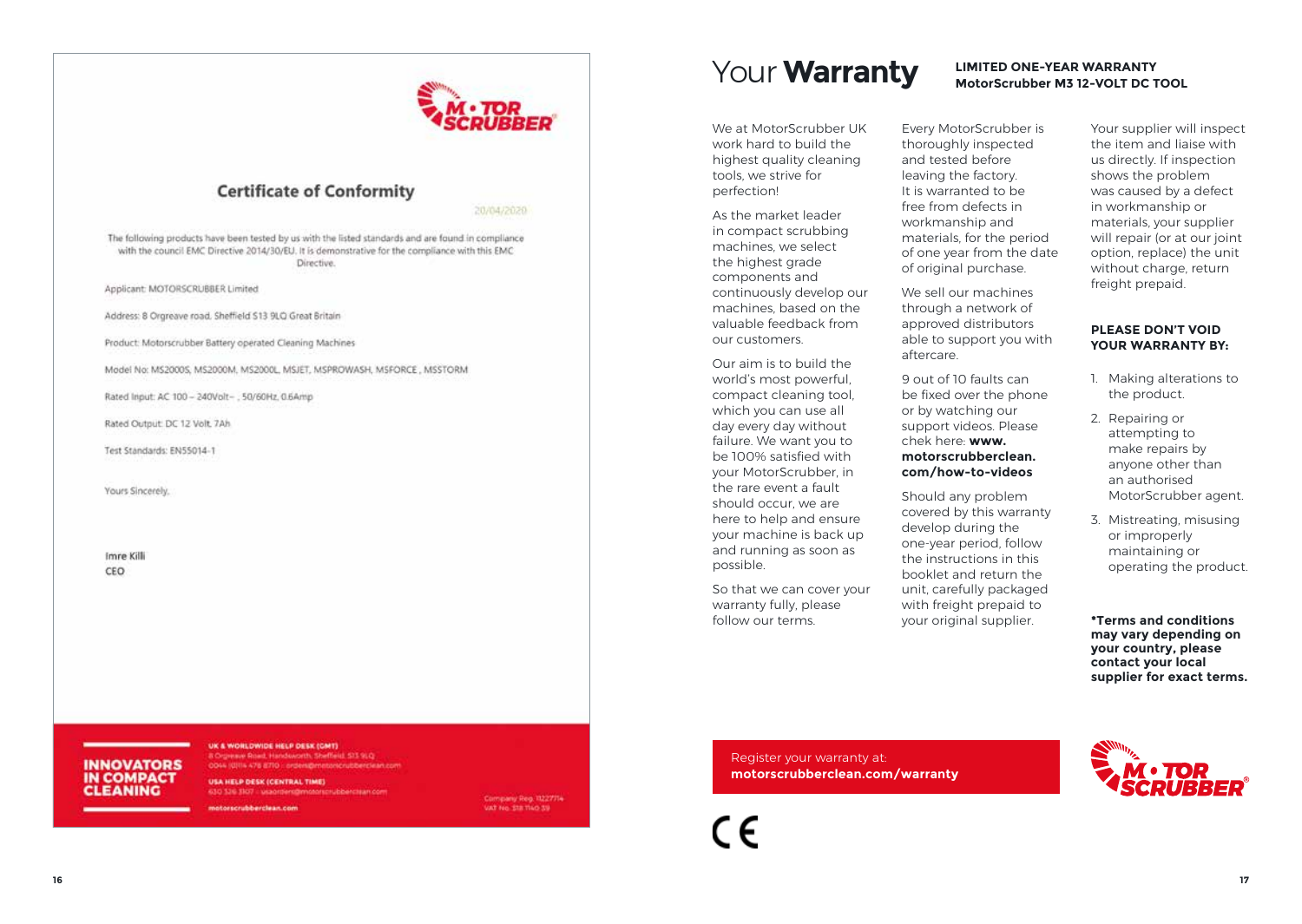### Important Safety **Instructions**

- To protect against risk of electrical shock, do not put battery charger in water or any other liquid.
- Do not operate in the presence of explosives and/or flammable fumes or liquids.
- Do not store or carry battery so that metal objects can contact battery terminals – the battery could short circuit causing fire, personal injury or damage to the battery.
- Never attempt to open battery for any reason. If the housing of the battery breaks or cracks, immediately discontinue use and do not recharge. The battery should be replaced.
- Do not charge a battery if it is wet or shows any evidence of corrosion.
- Do not incinerate the battery; it can explode in a fire.
- Plug the battery charger directly into a 120VAC/60HZ or 240VAC, with the correct plug adaptor, electrical outlet (Do not use an extension cord).
- Charge the battery only with the MotorScrubber battery charger.
- Do not use the charger in wet or damp conditions. It is intended for indoor use only.
- Do not use the charger near sinks or tubs. Do not immerse in water.
- Do not allow the cord to hang over the edge of a table or counter or touch hot surfaces.
- Do not use charger for any other uses other than MotorScrubber batteries; other batteries may explode.
- Do not operate charger with damaged cord or plug. Replace the charger immediately.
- Do not operate charger if it has received a sharp blow, been dropped or otherwise damaged in any way. Return the appliance to your local distributor for examination, repair or electrical or mechanical adjustment. Do not disassemble charger.
- For best results, do not charge a battery when the battery or air temperature is below 40°F (5°C) or above 105°F (40°C).
- Unplug the charger when not in use and before cleaning or maintenance.
- Do not abuse the cord. To reduce the risk of damage to the electric plug or cord, never carry the charger by its cord or yank the cord to disconnect. Instead, grasp the charger plug and pull to disconnect. Keep charger cord away from heat, oil and sharp edges.
- Flush eyes and skin with water if contact is made with acid.
- **NEVER ATTEMPT TO OPERATE THE MOTORSCRUBBER FROM AN ELECTRICAL OUTLET. OPERATE THE MOTORSCRUBBER ONLY FROM THE 12-VOLT BATTERY.**

### Troubleshooting

#### **Is your machine not turning on?**

- If your MotorScrubber is not turning on or is turning slowly, check the battery terminals are connected properly and motor to handle plugs are connected securely.
- Next, using a voltmeter, simply open the battery pack, disconnect the two leads at the battery, and touch the voltmeter probes to the terminals accordingly. A satisfactory reading would be approximately 11.5 to 13 volts.

• If the battery tests as satisfactory, the motor should be tested next. Disconnect the plug between the handle and the motor (wrap cord from handle with rubber band, to prevent cord from retracting into handle), connect the battery pack coil cord directly to the motor. If the motor now turns properly, the on/off switch or wiring harness within the handle is not functioning properly. If the motor still does not turn, the M3 is defective. Consult your selling distributor.

**For additional help on using MotorScrubber products, please visit the support section of our website www.motorscrubberclean.com/how-to-videos**